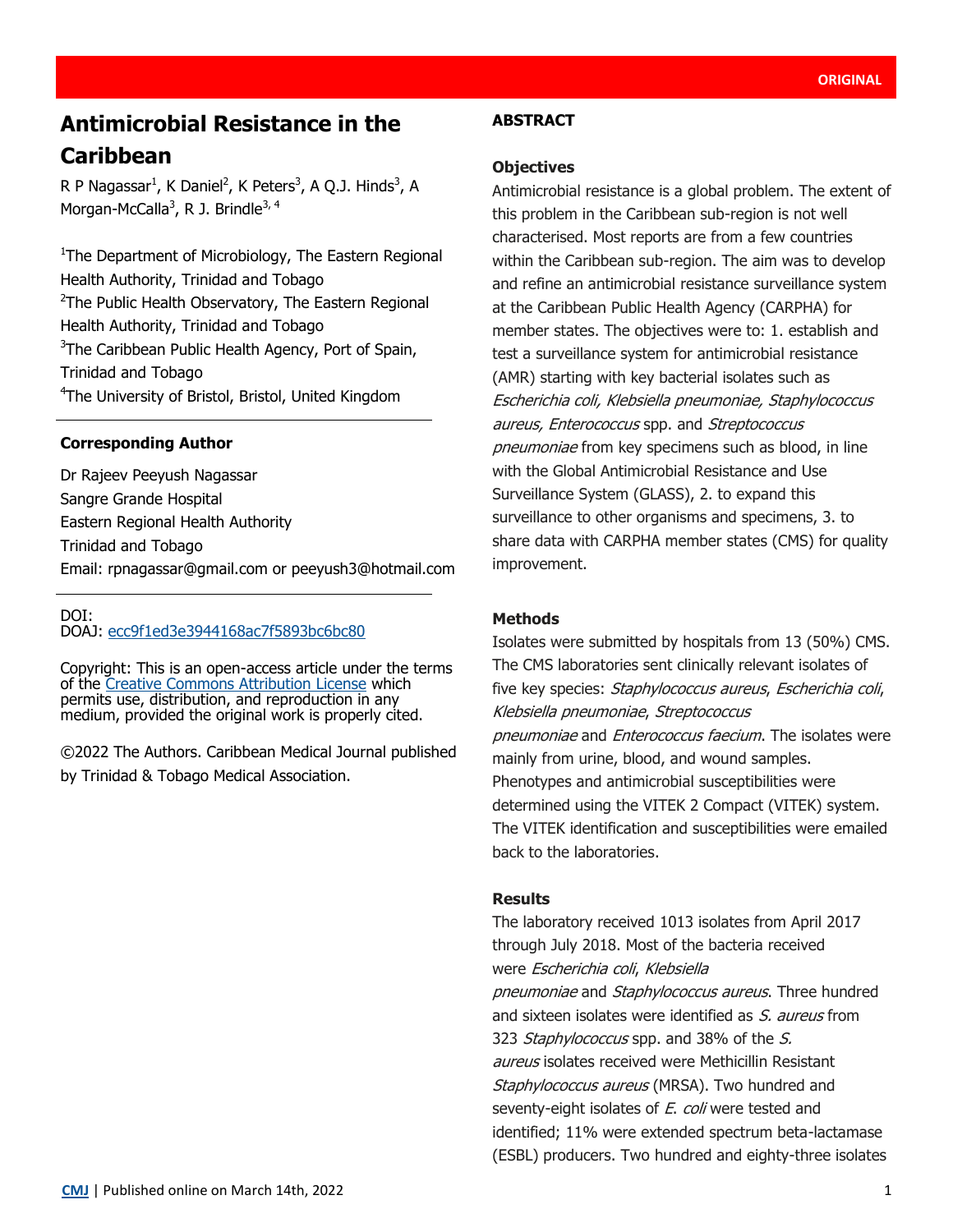of K. pneumoniae were identified from 291 Klebsiella spp.; 30% were ESBL producers. The samples were received from multiple specimen types. Three carbapenem resistant isolates of  $K$ . pneumoniae, confirmed on subculture and repeat testing, were obtained from 3 CMS, widely distributed in the Caribbean region.

#### **Conclusions**

Antimicrobial resistance within the Caribbean is widespread. There is need for continued antimicrobial stewardship and infection control efforts. Surveillance should be started with Escherichia coli, Klebsiella pneumoniae and Staphylococcus aureus, from blood specimens.

**Key Words:** antibiotic, antimicrobial, resistance, Caribbean, Staphylococcus, Klebsiella, Escherichia, Yeast

#### **BACKGROUND**

Antimicrobial resistance (AMR) has become recognized as a global problem. Following a United Nations (UN) resolution in 2015 (Resolution: WHA A68/20 - Antimicrobial resistance. Draft global action plan on antimicrobial resistance), countries were asked to produce country plans. Surveillance of antimicrobial resistance is an essential component of the action plans, alongside antibiotic stewardship and infection prevention and control. $^{1,2}$ 

The extent of AMR within the Caribbean is poorly documented. A Caribbean regional AMR working group concluded there was a lack of local AMR information, as well as limited laboratory capacity for antimicrobial susceptibility testing. An online survey of Caribbean Public Health Agency's (CARPHA) member states (CMS) confirmed this conclusion and led CARPHA to establish a regional reference service for antimicrobial susceptibly testing (AST). Details of the antimicrobial stewardship activities associated with this survey of antimicrobial resistance are available from a paper on the genetics of Klebsiella pneumoniae from the Caribbean.<sup>3</sup>

We aligned the call for isolates and thus the surveillance with World Health Organization's (WHO) Global Antimicrobial Resistance and Use Surveillance System

**[CMJ](http://www.caribbeanmedicaljournal.org)** | Published online on March 14th, 2022 2

[GLASS].<sup>4</sup> We therefore focused on *Staphylococcus* aureus, Escherichia coli, Klebsiella pneumoniae and to a lesser extent, Streptococcus pneumoniae. We also included yeast, Enterococcus spp., and other multi-drug resistant bacteria which were submitted. As noted by Sparo *et al*, the impact of resistance in *Enterococcus* spp. is of concern globally.<sup>5</sup> In addition, according to the Centres for Disease Control (CDC), Atlanta in the United States of America (USA), certain yeasts are of concern globally.<sup>6</sup> Thus, although our study and surveillance methodology are aligned to WHO GLASS, it also deals with other microorganisms of global concern. The aim includes investigating the implications for CMS and developing a comprehensive, region specific (CMS) surveillance system. The use of multiple organisms allowed us to arrive at a more focused list of the most relevant organisms, as we illustrated in this study.

The aim was to develop an antimicrobial resistance surveillance system in the Caribbean Public Health Agency (CARPHA) member states. The objectives were to: 1. establish and test a surveillance system for antimicrobial resistance (AMR) starting with key bacterial isolates such as Escherichia coli, Klebsiella pneumoniae, Staphylococcus aureus, Enterococcus spp. and Streptococcus pneumoniae from key specimens such as blood, in line with WHO GLASS, 2. to expand this surveillance to other organisms and specimens, 3. to share data with CARPHA member states (CMS) for quality improvement.

#### **METHODS**

Isolates were submitted by hospitals and not community institutions, from CMS: Antigua, Barbados, Belize, Bermuda, Cayman Islands, Dominica, Grenada, Haiti, Jamaica, Saint Kitts, Saint Lucia, Saint Vincent and the Grenadines and Trinidad and Tobago. This represented 13 of the 26 CMS (50%). Further, isolates were deduplicated at the submitting hospital and at CARPHA. Contributing CMS were anonymised, and no patient details accompanied the isolates. No clinical information was sought other than the specimen type. The laboratories were asked to send clinically relevant isolates of five key species: Staphylococcus aureus, Escherichia coli, Klebsiella pneumoniae, Streptococcus pneumoniae and *Enterococcus faecium*. Clinically relevant isolates were defined as significant growth or  $10^5$  or  $10^4$  for urine,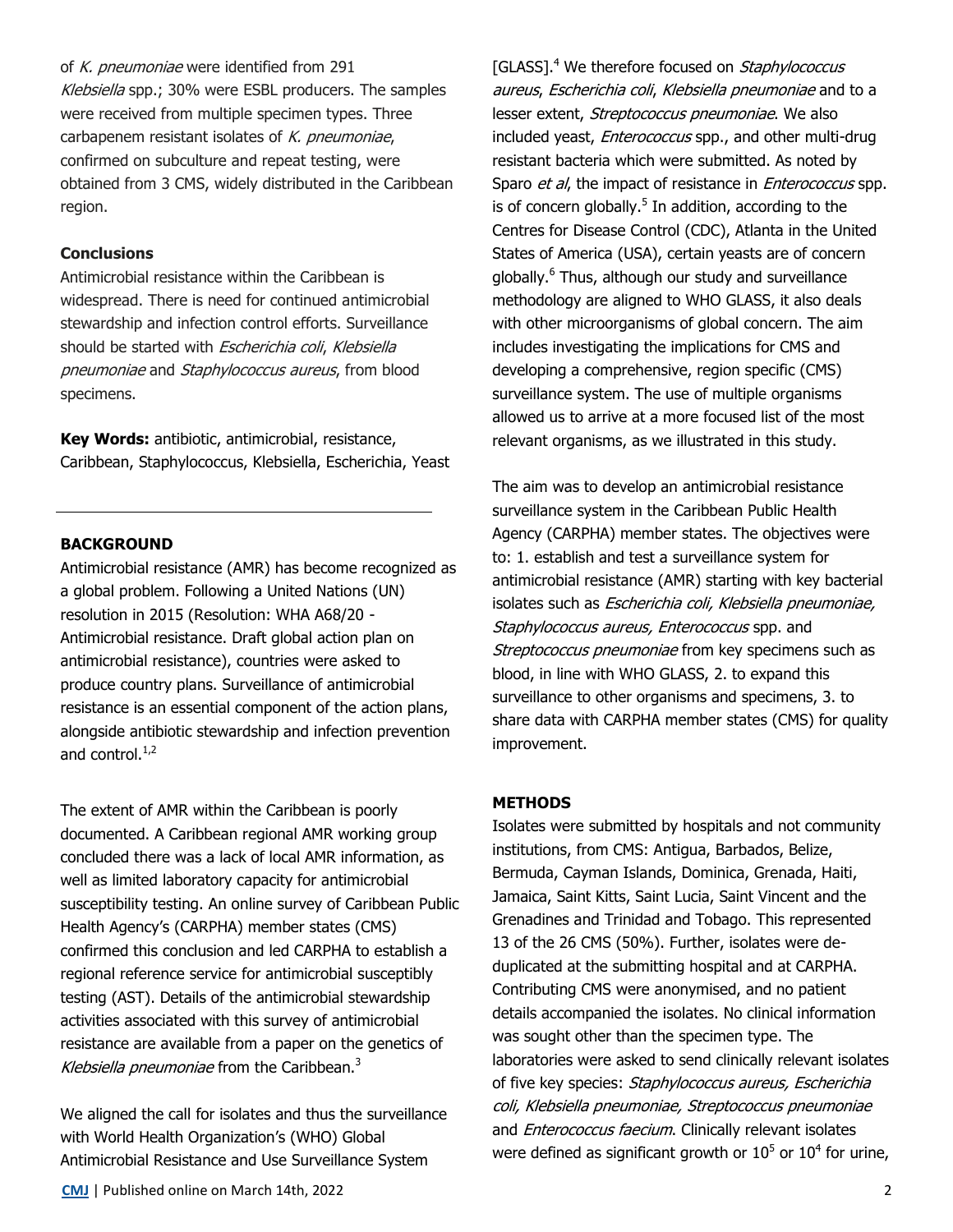any growth for swabs, cerebrospinal fluid (CSF), blood, respiratory specimens, wound swabs, and any other relevant specimens. When yeast identification and susceptibility testing became available, participating laboratories were asked to send clinically relevant isolates. The isolates were not selected for submission in a structured fashion, and submission was dependent on the availability of transport media, specimen transport and laboratory staff. The isolates were sent in batches, generally grouped by bacterial species. Phenotypes and antimicrobial susceptibilities were determined using the VITEK 2 Compact (VITEK) System (bioMérieux Inc., Durham, NC) within the CARPHA Laboratory, Port of Spain, Trinidad. The VITEK is an automated machine which utilized predefined panels for identification and antibiotic testing. The VITEK contains software which aids with identification of resistance patterns and resistance mechanisms.<sup>7</sup> There were no facilities for onward referral or confirmatory testing except by disc diffusion and E-Test. All isolates received from CMS were not necessarily reported and tested. This would have occurred if quality control tests failed in data validation. Quality control included de-duplication, analysing submitted results versus actual results obtained from the automated identification and susceptibility machine at the CARPHA laboratory. Table 1 shows the isolates received. The susceptibility results reported, are those without any modification by the VITEK rules base. The VITEK identification and susceptibilities were emailed back to the laboratories as soon as testing was complete. These antibiotics were selected as they met Clinical Laboratory Standards criteria (CLSI). The antibiotics tested for

Staphylococcus aureus were clindamycin, erythromycin, gentamicin, levofloxacin, rifampicin, cotrimoxazole and tetracycline. In addition, cefoxitin was utilized as the indicator of methicillin resistance. *Escherichia coli* and Klebsiella pneumoniae were tested with amikacin, gentamicin, ciprofloxacin, ampicillin, ceftriaxone, meropenem, aztreonam, nitrofurantoin, ampicillinsulbactam, tazobactam-piperacillin, cotrimoxazole and tigecycline.

Ethical exemption was obtained for the ethics committee of the Eastern Regional Health Authority, Trinidad and Tobago, for this study, as it simply dealt with isolates and no human subjects or specimens were directly involved.

### **RESULTS**

The laboratory received 1013 isolates from April 2017 through July 2018. Most of the bacteria received were Escherichia coli: Two hundred and seventy-eight (27.4%), Klebsiella pneumoniae: 283 (28%) and Staphylococcus aureus: 316 (31.2%). The isolates were mainly from urine, blood, and wounds samples, but also from a wide range of other sources; details on the specimens and the bacterial genera received are given in the Table 1. The laboratory received 71 isolates from blood cultures and two isolates from cerebrospinal fluids: one an Enterococcus faecalis and one Klebsiella pneumoniae. Isolates other than those requested were either sent because they were found to be multi-resistant or were thought to be misidentified. Fourteen (1.34%) yeast isolates were received, and no significant antifungal resistance was detected.

**Table 1: Genera and specimen types received and de-duplicated by CARPHA**

|                                    | <b>Blood</b> | <b>Respiratory</b> | <b>Urine</b>   | <b>Wound</b>   | $CSF*$ | <b>Unrecorded</b> | <b>Total</b>     |
|------------------------------------|--------------|--------------------|----------------|----------------|--------|-------------------|------------------|
| <b>Escherichia coli</b>            | 14           | 9                  | 205            | 48             | 0      | 44                | 320 <sup>2</sup> |
| Klebsiella spp.                    | 17           | 29                 | 146            | 86             |        | 12                | 291              |
| Staphylococcus spp.                | 25           | 35                 | 21             | 226            | 0      | 16                | 323              |
| Other Enterobacteria <sup>1</sup>  | $11\,$       | 3                  | 18             |                | 0      | $\overline{2}$    | 41               |
| Enterococcus spp.                  |              |                    | 15             | 15             |        | $\overline{0}$    | 33               |
| <b>Streptococcus</b><br>pneumoniae | 3            |                    | $\overline{0}$ | $\overline{0}$ | 0      |                   | 5                |
| Total                              | 71           | 78                 | 405            | 382            | 2      | 75                | $1013^2$         |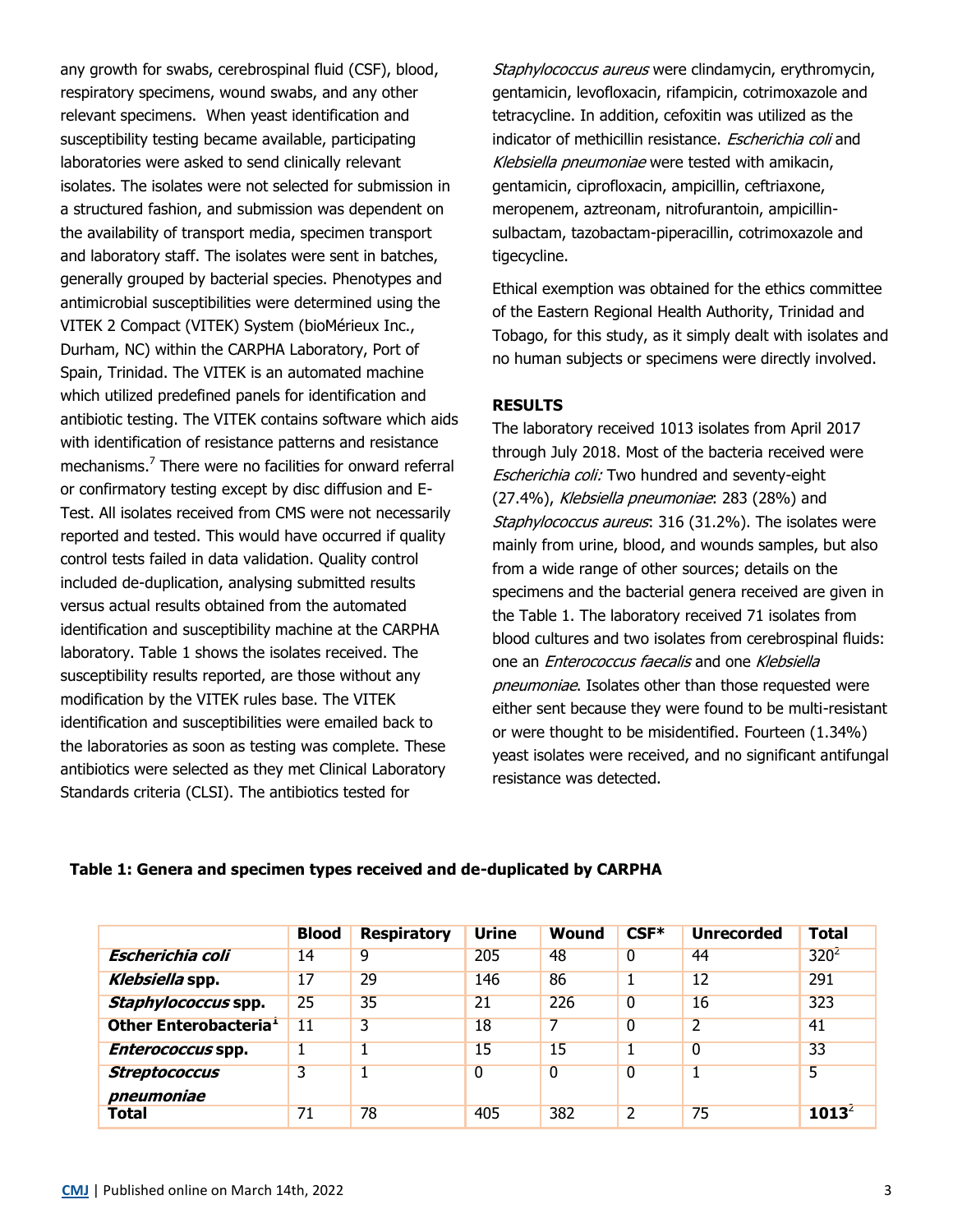CARPHA – The Caribbean Public Health Agency. Eye, ear, throat, nose specimens are included in respiratory. Genital, skin, and fluid specimens are included in wound. Acinetobacter spp. (8), Burkholderia cepacia (1), Pseudomonas spp. (9) and Candida spp. (14); total 32 isolates, are not included in the table. This table includes received isolates. Note that not all isolates received were tested or failed quality checks e.g., 320 E. coli were received but 278 were tested as shown in supplementary table 2 (S2).

#### \*CSF – Cerebrospinal Fluid

<sup>1</sup>Other Enterobacteria included *Citrobacter* spp. (4), Enterobacter spp. (28), Morganella spp. (5) and Proteus spp. (4).

<sup>2</sup>Specimens were further de-duplicated at CARPHA.

#### **Susceptibility patterns for each key bacterium**

The percentages of antibiotic susceptibilities, for each of the three major bacteria, are shown below in supplementary tables 1 to 3. The susceptibilities were displayed, as reported by the VITEK software. Staphylococcus aureus showed 62% cefoxitin susceptibility and 100% vancomycin susceptibility. E. coli and K. pneumoniae showed 11% and 30% extended spectrum beta-lactamase (ESBL) production, respectively. Additionally, the resistance rates to key antibiotics tested are displayed in tables S1 to S3. These rates are not those of community acquired infections but of laboratory isolates of strains obtained from hospitals. Supplementary tables S1 to S4 also display antibiotics that were available on the VITEK antibiotic susceptibility panels.

## **Antibiotic Number susceptible Percentage\*\*** Ciprofloxacin 218 69% Clindamycin 300 95% Erythromycin 181 57% Nitrofurantoin 284 90% Gentamicin 98% Non-Inducible Clindamycin 308 97% Levofloxacin 221 70% Linezolid 99% Moxifloxacin 259 82% Oxacillin 188 59% MSSA (Cefoxitin) 197 62% Penicillin 16% Quinupristin-dalfopristin 312 Rifampicin 314 99% Trimethoprim-Sulfamethoxazole 273 86% Tetracycline 305 97% Tigecycline 314 99% Vancomycin 315<sup>\*</sup> 315<sup>\*</sup> 100% **Total tested 316 100%**

### **Table S1. Susceptibilities of all isolates of Staphylococcus aureus tested**

\*A Methicillin Resistant Staphylococcus aureus (MRSA) isolate was reported by VITEK as Vancomycin resistant, but this was not confirmed on disc testing or by E-Test. \*\* All percentages are rounded to the nearest whole number.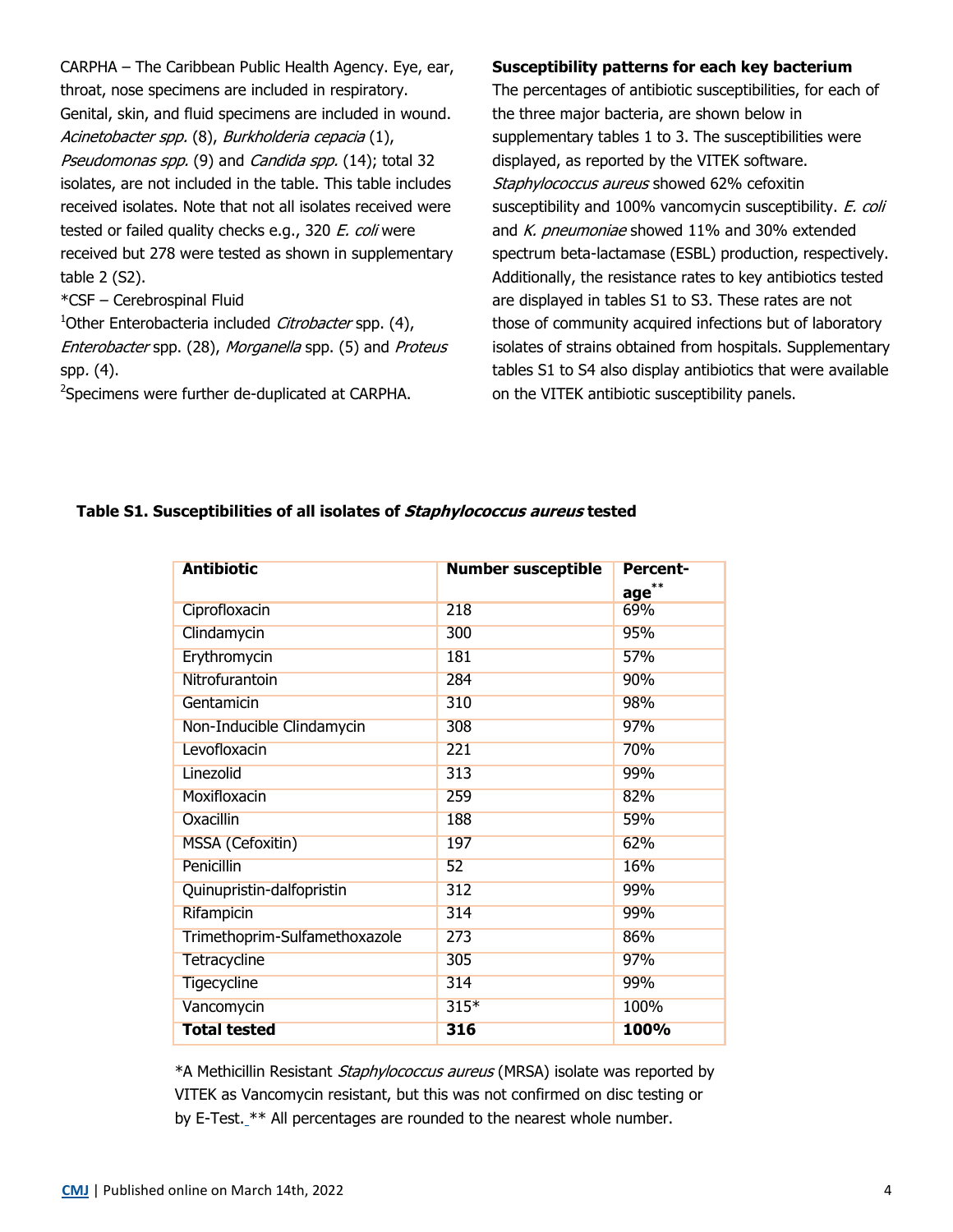### **Table S2. Susceptibilities of all isolates of Escherichia coli tested**

| <b>Antibiotic</b>             | <b>Number susceptible</b> | Percentage <sup>*</sup> |
|-------------------------------|---------------------------|-------------------------|
| <b>Ampicillin</b>             | 142                       | 51%                     |
| Amikacin                      | 278                       | 100%                    |
| Aztreonam                     | 262                       | 94%                     |
| Ceftazidime                   | 278                       | 100%                    |
| Ciprofloxacin                 | 181                       | 65%                     |
| Ceftriaxone                   | 250                       | 90%                     |
| Cefazolin                     | 247                       | 89%                     |
| <b>ESBL Negative</b>          | 247                       | 89%                     |
| Ertapenem                     | 278                       | 100%                    |
| Cefepime                      | 275                       | 99%                     |
| Nitrofurantoin                | 264                       | 95%                     |
| Gentamicin                    | 251                       | 90%                     |
| Meropenem                     | 278                       | 100%                    |
| Ampicillin-Sulbactam          | 165                       | 59%                     |
| Trimethoprim-Sulfamethoxazole | 195                       | 70%                     |
| <b>Tigecycline</b>            | 278                       | 100%                    |
| Piperacillin-Tazobactam       | 273                       | 98%                     |
| <b>Total tested</b>           | 278                       | 100%                    |

\* All percentages are rounded to the nearest whole number.

**Table S3. Susceptibilities of all isolates of Klebsiella pneumoniae tested.** 

| <b>Antibiotic</b>             | <b>Number susceptible</b> | Percentage <sup>®</sup> |
|-------------------------------|---------------------------|-------------------------|
| <b>Ampicillin</b>             | 5                         | 2%                      |
| Amikacin                      | 279                       | 99%                     |
| Aztreonam                     | 200                       | 71%                     |
| Ceftazidime                   | 205                       | 72%                     |
| Ciprofloxacin                 | 208                       | 73%                     |
| Ceftriaxone                   | 196                       | 69%                     |
| Cefazolin                     | 195                       | 69%                     |
| <b>ESBL Negative</b>          | 198                       | 70%                     |
| Ertapenem                     | 279                       | 99%                     |
| Cefepime                      | 258                       | 91%                     |
| Nitrofurantoin                | 118                       | 42%                     |
| Gentamicin                    | 208                       | 73%                     |
| Meropenem                     | 280                       | 99%                     |
| Ampicillin-Sulbactam          | 168                       | 59%                     |
| Trimethoprim-Sulfamethoxazole | 183                       | 65%                     |
| <b>Tigecycline</b>            | 275                       | 97%                     |
| Piperacillin-Tazobactam       | 234                       | 83%                     |
| <b>Total tested</b>           | 283                       | 100%                    |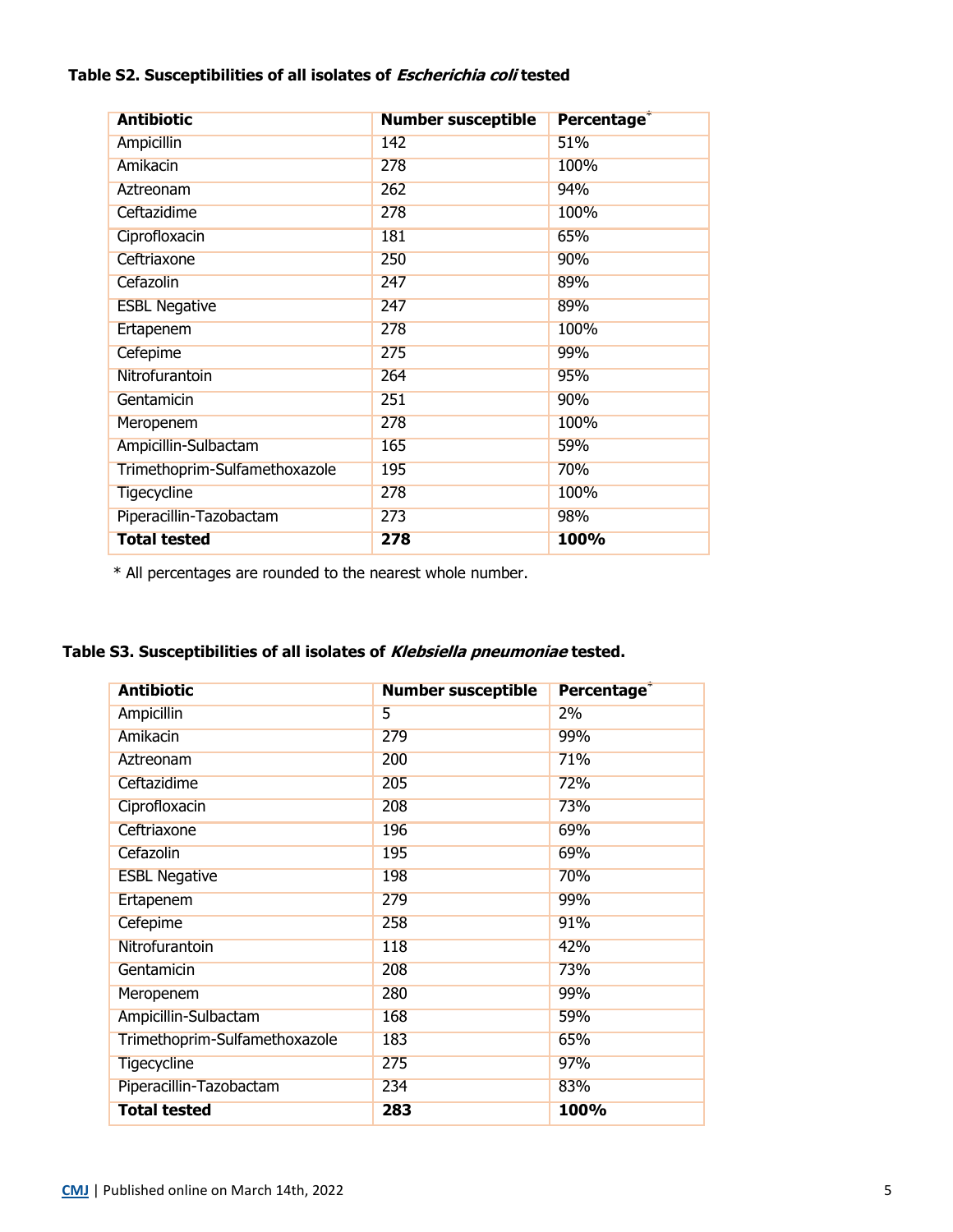### **Table S4. Susceptibilities of all isolates of Enterobacter cloacae tested.**

| <b>Antibiotic</b>             | <b>Number susceptible</b> | Percentage <sup>®</sup> |
|-------------------------------|---------------------------|-------------------------|
| <b>Ampicillin</b>             | $\overline{2}$            | 8%                      |
| Amikacin                      | 24                        | 100%                    |
| Aztreonam                     | 24                        | 100%                    |
| Ceftazidime                   | 24                        | 100%                    |
| Ciprofloxacin                 | 24                        | 100%                    |
| Ceftriaxone                   | 24                        | 100%                    |
| Cefazolin                     | 0                         | 0%                      |
| <b>ESBL Negative</b>          | $\overline{0}$            | 0%                      |
| Ertapenem                     | 24                        | 100%                    |
| Cefepime                      | 24                        | 100%                    |
| Nitrofurantoin                | 6                         | 25%                     |
| Gentamicin                    | 24                        | 100%                    |
| Meropenem                     | 24                        | 100%                    |
| Ampicillin-Sulbactam          | 20                        | 83%                     |
| Trimethoprim-Sulfamethoxazole | 24                        | 100%                    |
| <b>Tigecycline</b>            | 24                        | 100%                    |
| Piperacillin-Tazobactam       | 24                        | 100%                    |
| <b>Total tested</b>           | 24                        | 100%                    |

\* All percentages are rounded to the nearest whole number.

### **Staphylococcus aureus**

Three hundred and sixteen (31.2%) isolates were identified as S. aureus from 323 Staphylococcus spp. Cefoxitin was used to determine methicillin resistance (MRSA). Thirty eight percent of the S. aureus isolates received were MRSA. Figure 1 shows the overall

susceptibility pattern of methicillin susceptible Staphylococcus aureus (MSSA) and the susceptibilities of the MRSA isolates. The MSSA and MRSA both showed sensitivity to clindamycin, rifampicin and tetracyclines. Additionally, MSSA and MRSA both showed resistance to the fluoroquinolone, levofloxacin.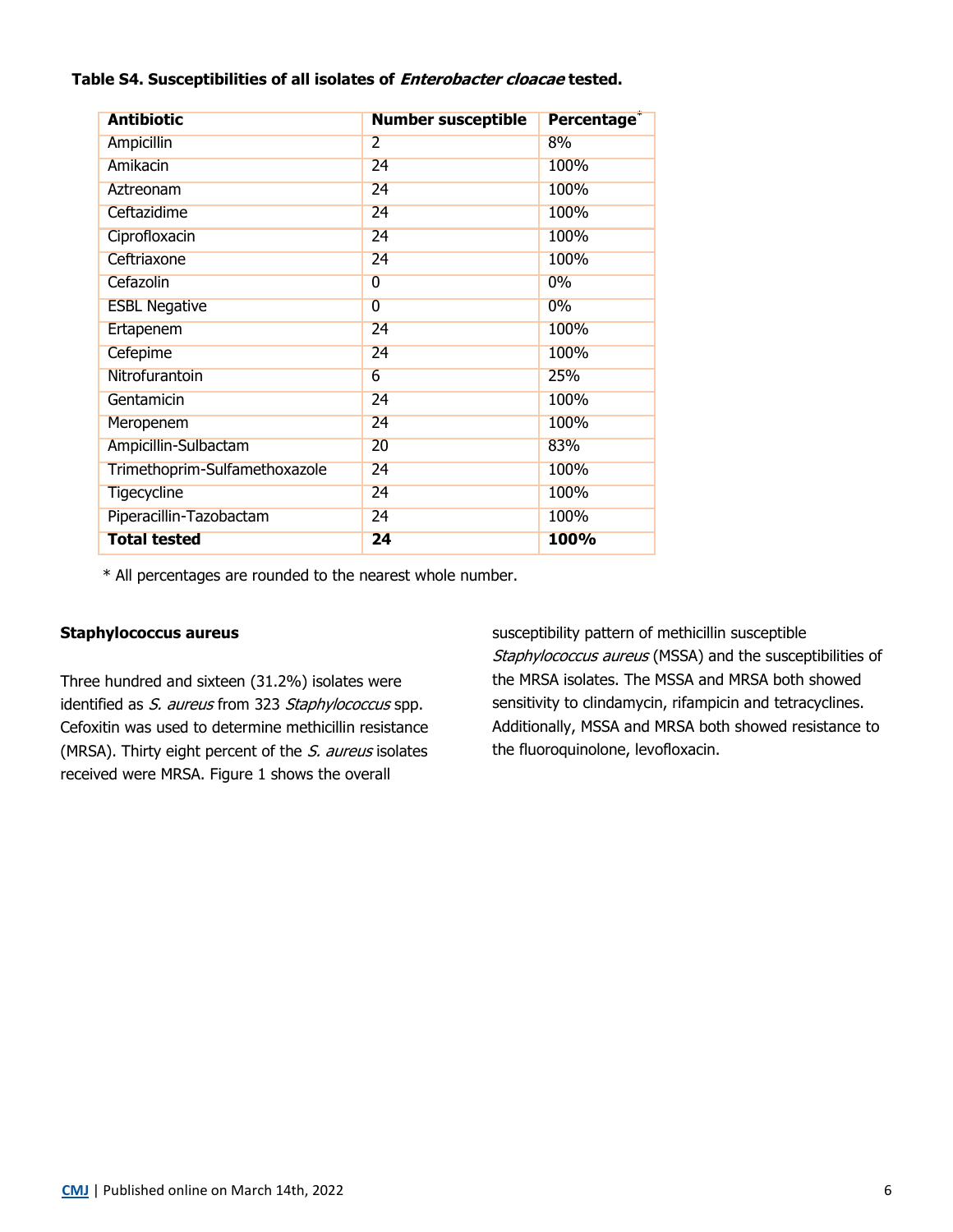

### **Figure 1: The overall susceptibility pattern of S. aureus and the susceptibilities of the MRSA isolates.**

(a).

These antibiotics were selected as they met Clinical Laboratory Standards Criteria (CLSI).

This diagram represents susceptibility percent in Methicillin Susceptible Staphylococcus aureus (MSSA) [BLUE] and Methicillin Resistant Staphylococcus aureus (MRSA)[ORANGE].

### **Escherichia coli**

Two hundred and seventy-eight (27.4%) isolates of E. coli were tested and identified; 11% were extended spectrum beta-lactamase (ESBL) producers. Three E. coli isolates were initially found to be carbapenem resistant

from two CMS, but this was not confirmed after repeated subculture and retesting. The ESBL producing E. coli were sensitive to amikacin, meropenem and tigecycline. Figure 2 shows the overall susceptibilities of E. coli and the susceptibilities of the ESBL producing E. coli isolates.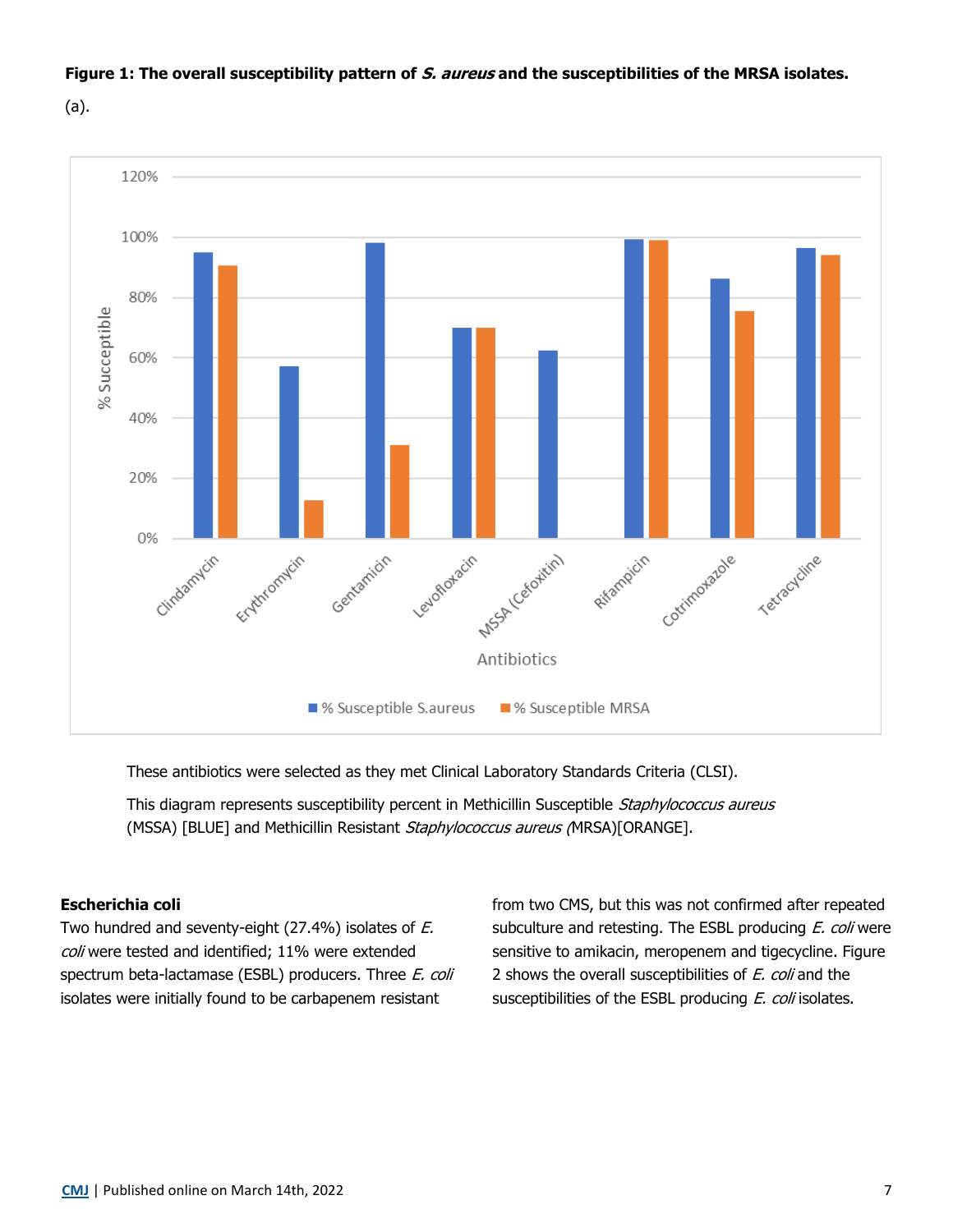

### **Figure 2: The overall susceptibility pattern of E. coli and of the ESBL E. coli isolates.**

(a).

These antibiotics were selected as they met Clinical Laboratory Standards Criteria (CLSI).

This diagram represents susceptibility percent in Susceptible *Escherichia coli* [BLUE] and extended spectrum producing beta-lactamase producing Escherichia coli (ESBL)[ORANGE].

### **Klebsiella pneumoniae**

Two hundred and eighty-three (28%) isolates of  $K$ . pneumoniae were identified from 291 Klebsiella spp.; 30% were ESBL producers. Three (3) carbapenem resistant isolates of K. pneumoniae, confirmed on subculture and repeat testing, were obtained from 3 CMS, distributed in the Caribbean region. In addition, the ESBL producing K. pneumoniae showed sensitivity to meropenem, amikacin and tigecycline. Figure 3 shows the overall susceptibilities of  $K$ . pneumoniae and the susceptibilities of the ESBL producing  $K$ . pneumoniae isolates.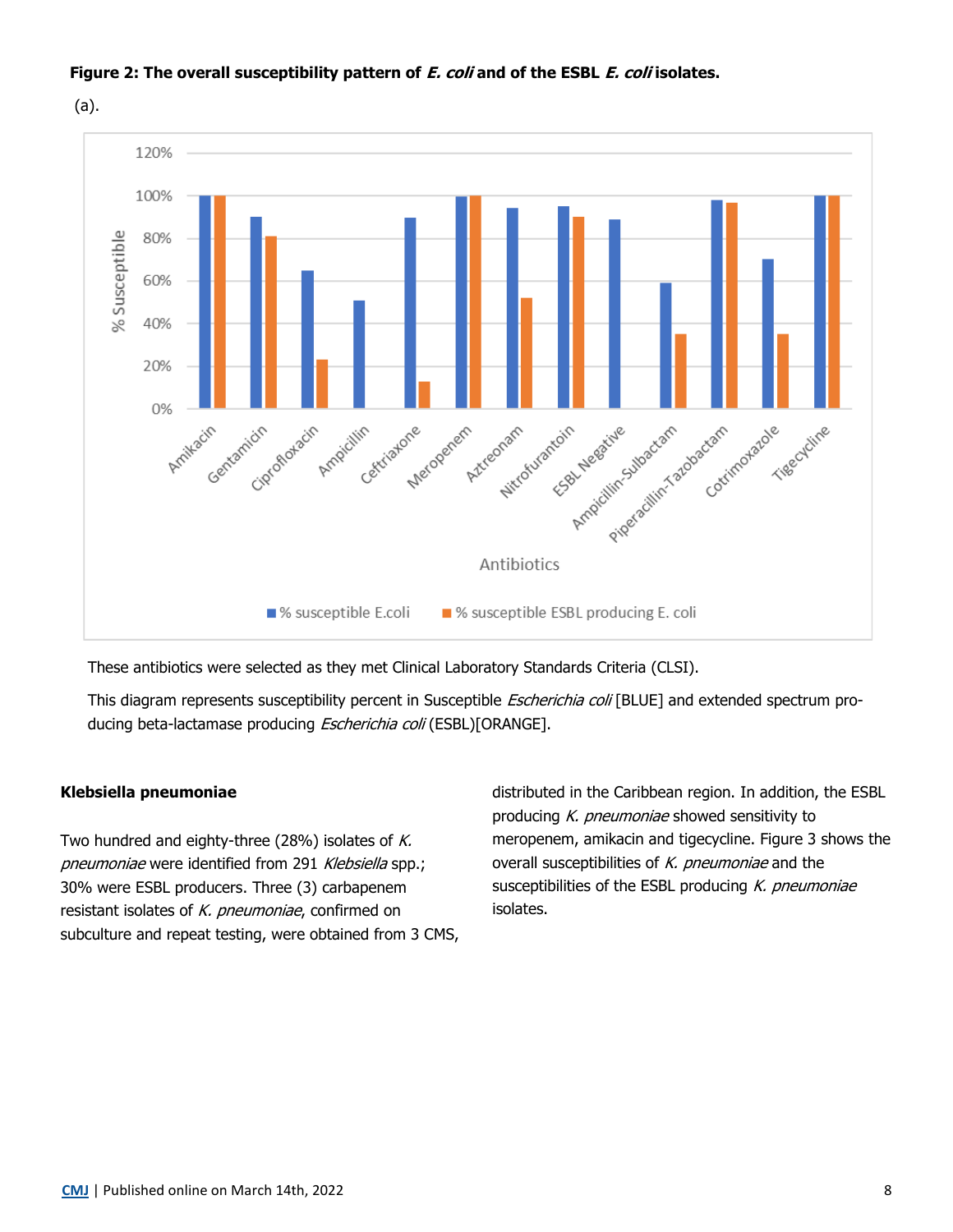### **Figure 3: The overall susceptibility pattern of K. pneumoniae and the susceptibilities of the ESBL K. pneumoniae isolates.**

(a).



These antibiotics were selected as they met Clinical Laboratory Standards Criteria (CLSI).

This diagram represents susceptibility percent in Susceptible Klebsiella pneumoniae [BLUE] and extended spectrum producing beta-lactamase producing Klebsiella pneumoniae (ESBL)[ORANGE].

#### **Other Gram-positive bacteria**

Streptococcus pneumoniae: 5 isolates were received, all from the same CMS. Four were erythromycin resistant but otherwise fully susceptible. *Enterococcus faecalis*: 31 isolates from 5 CMS. *Enterococcus faecium*: 2 isolates from 2 CMS. No vancomycin resistance was detected.

#### **Other Gram-negative bacteria**

Pseudomonas aeruginosa: 8 isolates were received, from

4 CMS. Two were resistant to all antibiotics available for testing. Enterobacter cloacae: 24 isolates were received, from 5 CMS. They were all ampicillin-sulbactam and cefazolin resistant. Morganella morganii: 5 isolates were received from 3 CMS. Proteus spp.: 4 isolates were received from 4 CMS. Acinetobacter baumannii: 7 isolates were received, from 4 CMS, 5 were beta-lactam, carbapenem, gentamicin and ciprofloxacin resistant.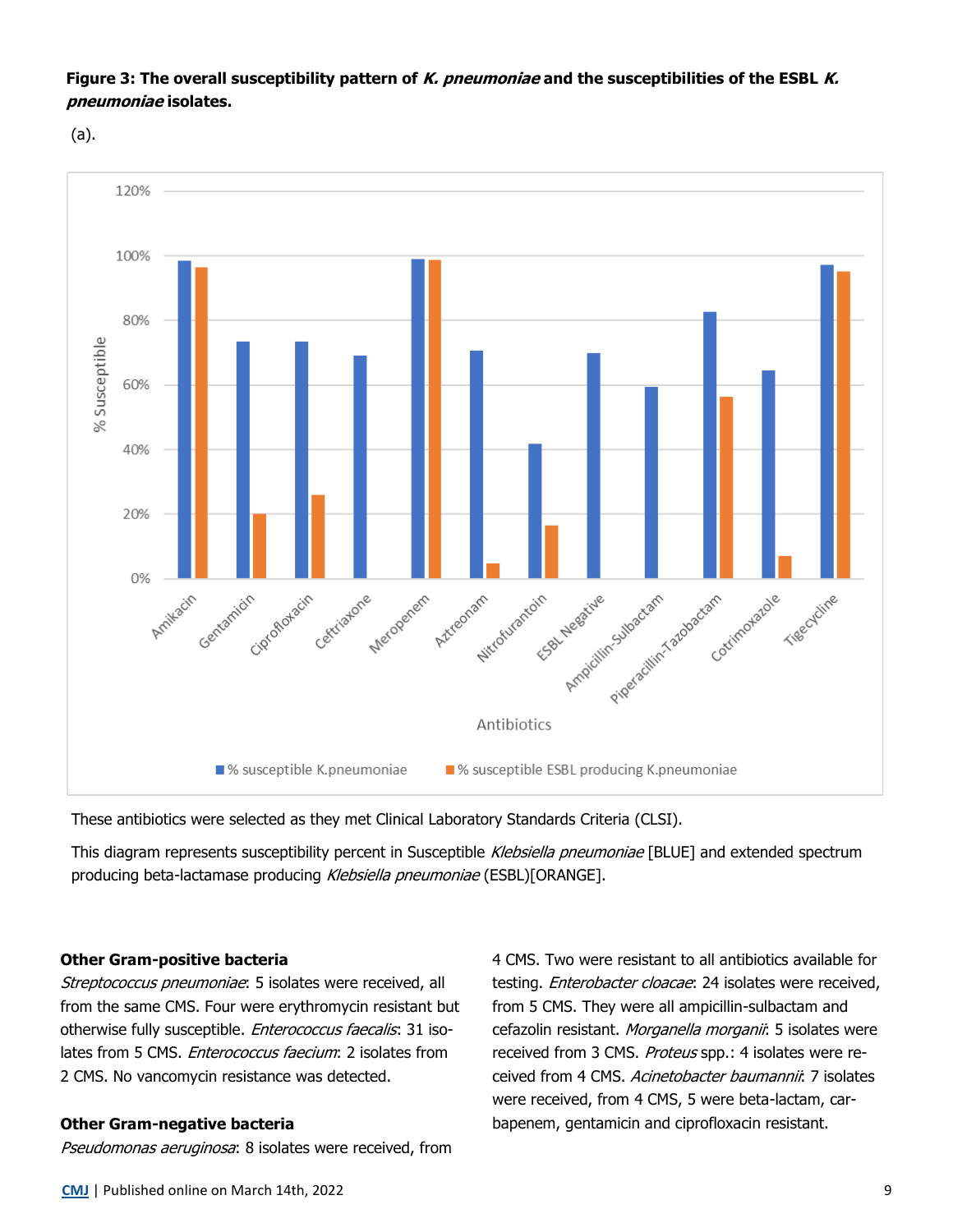### **DISCUSSION**

Only three of the five pathogens requested, were supplied in significant numbers for analysis. This allowed us to narrow, revise and focus our surveillance strategy. These were Escherichia coli, Klebsiella pneumoniae and Staphylococcus aureus. The prevalence was high among these organisms, with *E. coli* at 27.4%, *K. pneumoniae* at 28% and S. aureus at 31.2%. This would have aligned well with the pathogens identified for surveillance by WHO GLASS.<sup>4</sup> It is well known that K. pneumoniae and E. coli are global threats with regards to established and emerging resistance in ESBLs and carbapenem resistance.<sup>8-12</sup> The study by Munoz-Price *et al* shows the distribution of carbapenemases in neighbouring Latin America and North America.<sup>8</sup> Munoz-Price has also shown that carbapenem resistance was identified in the 1990's and has spread within the Americas and around the world, across continents, especially among Gram negative bacilli.<sup>8</sup> In addition, the study shows that there is increased mortality and limited antibiotic options associated with these carbapenemases.<sup>8</sup> Some of the last options for treatment include colistin and tigecycline.<sup>8</sup> The prevalence of antibiotic resistance seen in the CMS, are also congruent with that seen globally.<sup>3, 4, 8-22</sup>

#### **Extended Spectrum Beta-Lactamases**

There was more ESBL production, among the  $K$ . pneumoniae tested, compared to the E. coli. The resistance in ESBL producing *E. coli* and ESBL producing K. pneumoniae were higher than non ESBL producing strains, to the antibiotics tested. There was resistance to other classes of antibiotics, other than beta-lactams, such as the fluoroquinolones, sulphur drugs such as cotrimoxazole and aminoglycosides such as gentamicin. Among ESBL producing bacteria, the last line antibiotics such as meropenem, tigecycline and amikacin still appeared useful. Carbapenem resistance appeared more prevalent in K. pneumoniae than E. coli.<sup>3, 9, 11, 24</sup> In contrast to this study, Stanley et al, found more carbapenem resistance in  $E.$  coli compared to  $K.$ pneumoniae.<sup>9</sup> This study was however, done in Uganda.<sup>10</sup> Navon-Venezia et al in their review of K. pneumoniae resistance have described plasmid encoded ESBL and carbapenem resistance genes and other resistance genes and mechanisms. They have also noted that resistance genes to multiple antibiotic classes are found in  $K$ . pneumoniae. This may account for the multiple antibiotic

class resistance seen within ESBL producing strains in our study.<sup>10</sup>

### **Extended Spectrum Beta-Lactamases in the Caribbean**

ESBLS have been detected in the Caribbean, however most of this research has been carried out in Trinidad and Tobago, and Jamaica.<sup>23-26</sup> A publication by Heinz et al gives an overview of ESBL and carbapenem resistance in K. pneumomiae in the Caribbean. This study revealed that carbapenem resistance was widely distributed and that molecular ESBL types and sub-types were found.<sup>3</sup> ESBL producing  $E$ . coli and  $K$ . pneumoniae have been noted to be susceptible to carbapenems and amikacin in our study, which is congruent with other studies. $3,26$ Generally, there was reduced susceptibility to fluoroquinolones, as seen in other studies. $^{3, 11}$  Our study highlighted a reduced susceptibility to co-trimoxazole, in ESBL producing isolates compared to the study by Wiener  $et al.<sup>11</sup>$  This study also shows susceptibility to tigecycline, among ESBL producing isolates in CMS.

#### **Staphylococcus aureus**

*S. aureus* is also spread extensively, globally.<sup>13-22</sup> There was a high percentage of MRSA isolated from CMS. The MRSA displayed increased resistance to the antibiotics reported compared to susceptible Staphylococcus aureus. There was resistance to macrolides such as erythromycin, fluoroquinolones such as levofloxacin, co-trimoxazole and gentamicin in the MRSA tested. There was no resistance, displayed by MRSA, to the last line antibiotic vancomycin. However, minimal resistance to linezolid and tigecycline were detected. There was also minimal resistance of MRSA to clindamycin and rifampicin across CMS. S. aureus is of major concern for multiple antibiotic class resistance, particularly MRSA.<sup>16-22, 33</sup>

#### **Staphylococcus aureus in the Caribbean**

Studies have been done across the Caribbean for Staphylococcus aureus and MRSA. This includes St Kitts and Nevis, Barbados, Jamaica, Anguilla, Trinidad and Tobago, Guadeloupe, and Martinique.<sup>23-34</sup> A study by Brown *et al* showed that multidrug resistance was common among MRSA, similar to this study.<sup>32</sup> Most studies found no resistance to vancomycin and very little resistance to linezolid.<sup>31, 32</sup> In addition, Gittens *et al* found a low level of resistance to rifampicin in MRSA, similar to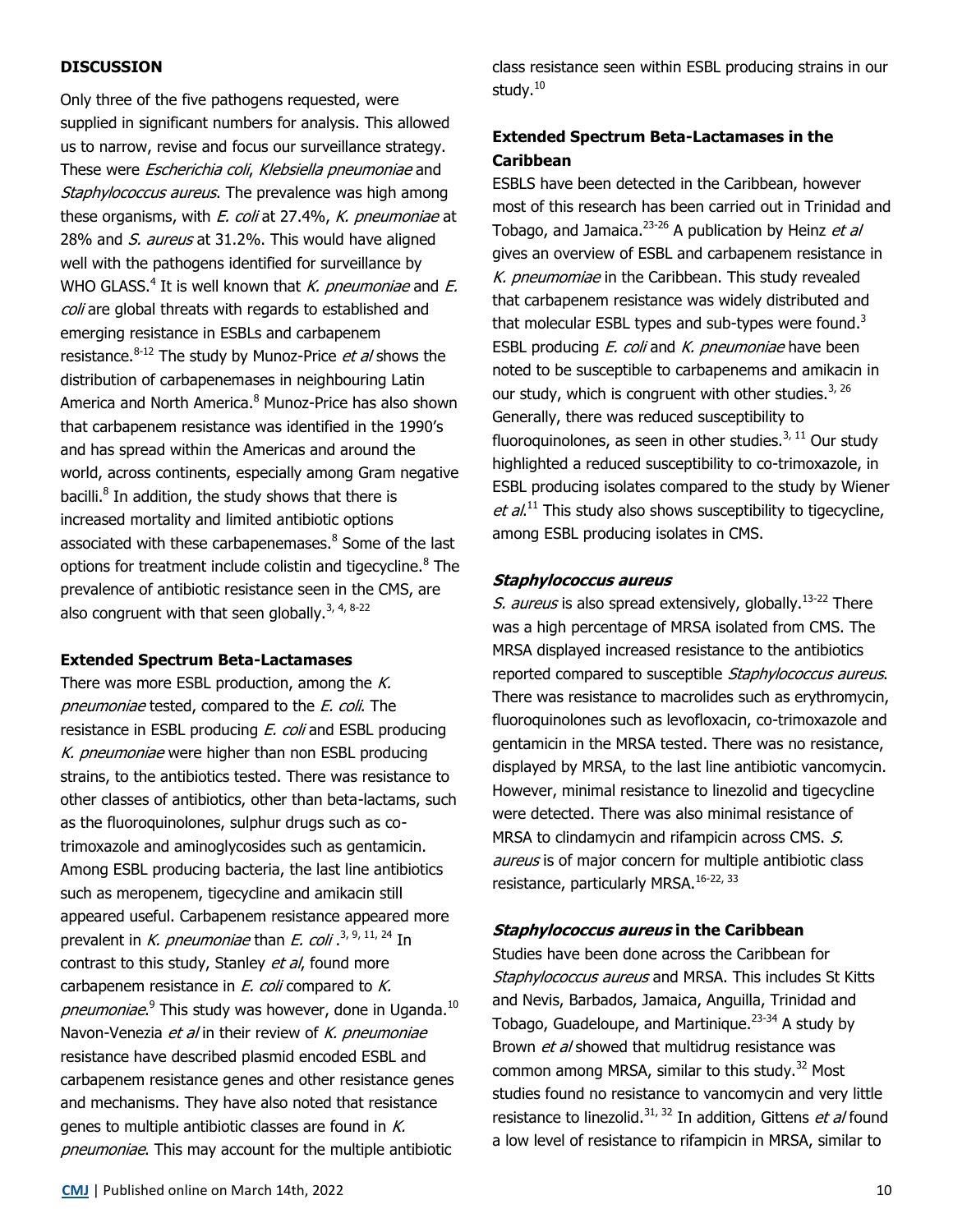this study.<sup>31</sup> Akpaka *et al*, in their study in Trinidad and Tobago, found low levels of resistance to rifampicin but alarming levels of resistance to vancomycin, linezolid and clindamycin.<sup>26</sup> The studies are also congruent with the increased susceptibility seen in methicillin susceptible Staphylococcus aureus [MSSA].<sup>16-22, 28-34</sup>

### **Other Bacteria**

There was a small amount of resistance detected in S. pneumoniae to erythromycin and no vancomycin resistance was detected in the *Enterococcus* spp. tested. A study by Jaocobs et al is congruent with our study, showing a small amount of resistance in S. pneumoniae to the antibiotics tested. Another study done by Hawkins et al showed only a small amount of resistance, in a limited number of isolates tested, in Trinidad and Tobago.37,38 Unlike the Caribbean wide study done on Enterococcus, our study showed no resistance while their study showed vancomycin resistance and resistance to other antibiotic classes such as fluoroquinolones.<sup>39</sup> The Pseudomonas aeruginosa and Acinetobacter baumannii tested were resistant to multiple antibiotics in our study. This multidrug resistance has been seen in other studies and is noted to be common for these bacteria.  $40, 41$ 

### **Yeast**

In addition, only a small amount of yeast were tested. These yeast isolates were susceptible. $37$  The resistance in yeast was small however, in the Caribbean, there should be vigilance for the emergence of resistant yeast such as Candida auris.<sup>42</sup> Candida auris has already been detected in nearby Latin American countries.  $6, 42$ 

#### **Limitations**

The laboratories found it difficult to determine the difference between the *Enterococcus* spp. They also had difficulties in isolating Streptococcus pneumoniae. This may have occurred because many patients were already reported to be on antibiotics prior to sampling. In addition, because of limited resources, the CMS laboratories did not have more sophisticated equipment to identify these bacteria to the species level. This would have reduced the number of isolates provided and showed greater resistance. This is because susceptible isolates would not have grown, and resistant isolates would not have been identified due to limited capabilities. Thus, we should find ways to help build technical capacity and provide resources for some of the CMS laboratories. A great deal of effort was required to obtain the isolates from the laboratories; communication directly to the technologist staff succeeded where more formal routes had failed, and there were difficulties with intra-Caribbean transport.

#### **Refinement of Organisms under Surveillance**

Interestingly, the inclusion of multiple organisms allowed us to reach a consensus on the most appropriate organisms on which to build the resistance surveillance system. Hence, we were able to narrow our surveillance strategy to 3 main organisms, Escherichia coli, Klebsiella pneumoniae and Staphylococcus aureus. The original plan was that antimicrobial resistance monitoring and reporting would become a continuous process with data taken directly from the CMS with confirmation and extending testing performed by the CARPHA laboratory. Unfortunately, funding for this project ceased during 2018. The project has not been re-established since discontinuation. However, we have been able to demonstrate that antimicrobial resistance is widespread with a consequent reduction in the availability of effective antimicrobials. Additionally, we were only able to obtain isolates from only 50% of CMS. In alignment with objective 3, we gave each CMS feedback via an emailed report, for all laboratories and a spreadsheet, for individual laboratories.

#### **Benefits of the Current Study**

Overall, there appears to be more published data on MRSA than ESBL resistance in the Caribbean and globally.<sup>23</sup>-<sup>34</sup> This study will add to the existing knowledge about ESBLs, other organisms highlighted and resistance surveillance methodology refinement within the context of the Caribbean. This has provided us with a snapshot of the prevalence of antimicrobial resistance and demonstrates that the range of resistance is similar to that observed in the Americas, Europe and across the world.<sup>4, 6, 35-36</sup> Notably, one CMS state is enrolled in WHO GLASS, and we hope that we can encourage other CMS to contribute to international antimicrobial resistance surveillance data.<sup>43</sup>

#### **Conclusion**

An antimicrobial surveillance system is suggested for the CMS located at the CARPHA laboratory in Port of Spain,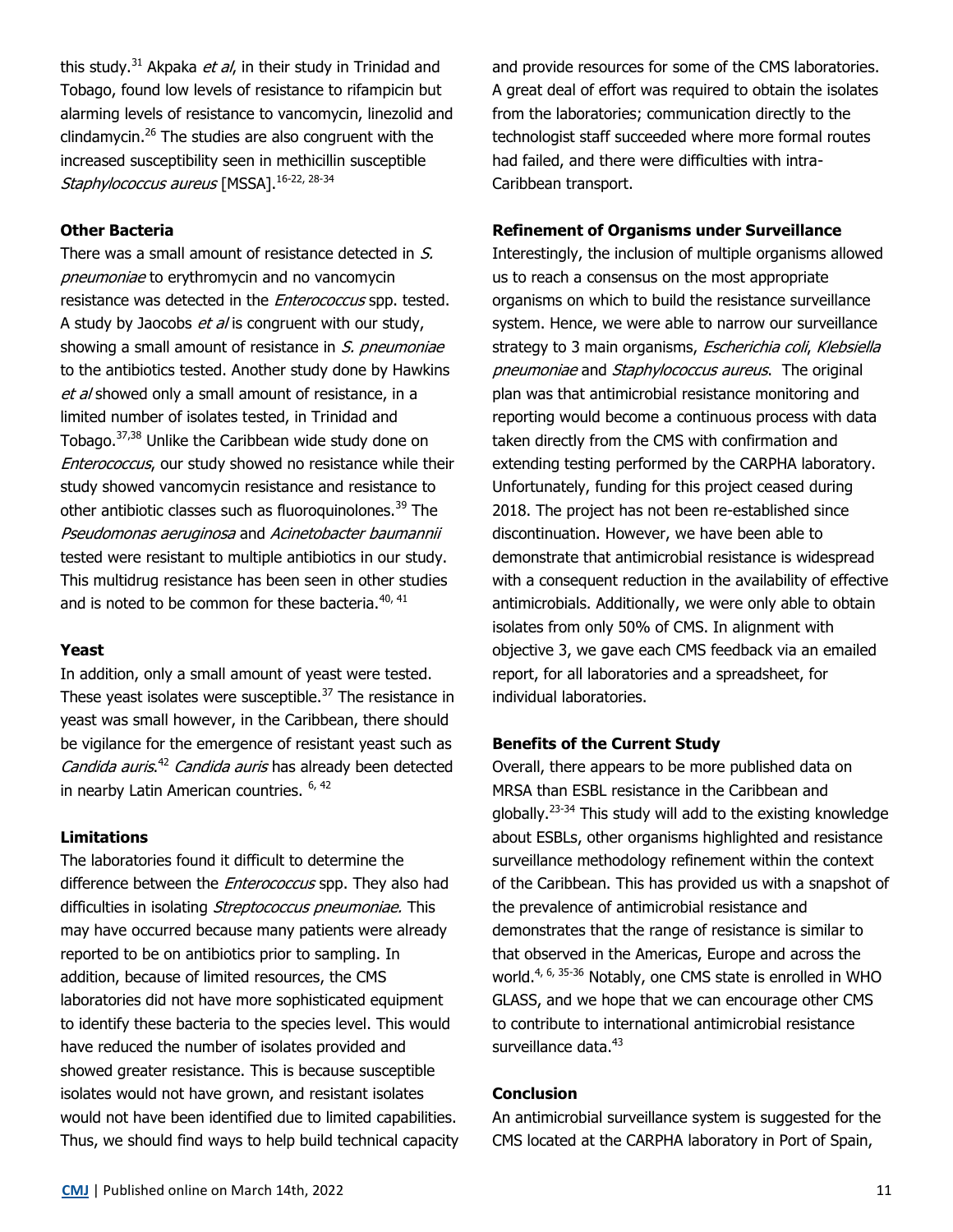Trinidad and Tobago. This is due to the widespread resistance in the Caribbean and the fact that this problem can impact on the economies of small island developing states. This also leads to increases morbidity, mortality and increased economic burden inclusive of increased hospital related costs. Escherichia coli, Klebsiella pneumoniae and Staphylococcus aureus are suggested as the first organisms under surveillance using blood specimens. This will be in line with WHO GLASS and based on the findings of this study. We believe that continued surveillance, infection control and antimicrobial stewardship are needed to limit the spread of resistance. We hope that this limited survey of antimicrobial resistance has provided evidence that it is prevalent within the Caribbean and that action is needed to control it.

**Ethical Approval statement:** Ethical exemption was obtained for the ethics committee of the Eastern Regional Health Authority, Trinidad and Tobago.

**Conflict of Interest statement:** The authors have no conflict of interest to declare.

**Informed Consent statement:** Not applicable.

**Funding:** This work was supported by The United States Centres for Disease Control (CDC), Atlanta.

**Author Contributions:** Richard J Brindle

conceptualised, analysed, and approved the final study. Avery QJ Hinds reviewed the data and reviewed the final manuscript. Keisha Peters and Andrina Morgan-Mc Calla analysed specimens, worked on the data, and approved the final manuscript. Rajeev P. Nagassar and Keston Daniel analysed the data, wrote the manuscript, and reviewed for final publication.

**Acknowledgements:** We the authors would like to thank all the CARPHA member states for submitting isolates for this study. We would also like to thank the Eastern Regional Health Authority in Trinidad and Tobago, for supporting this Publication.

#### **REFERENCES**

1. AMR: The gravest threat to global health. South Bulletin 101. 2018. Accessed 3rd August 2019. Available from: https://www.southcentre.int/south-bulletin-101-18 april-2018/

2. Morency-Potvin P, Schwartz DN, Weinstein RA. Antimicrobial Stewardship: How the Microbiology Laboratory Can Right the Ship. Clin Microbiol Rev. 2016; 30 (1): 381-407.

3. Heinz E, Brindle R, Morgan-McCalla A, Peters K, Thomson NR. Caribbean multi-centre study of Klebsiella pneumoniae: whole-genome sequencing, antimicrobial resistance and virulence factors. Microb Genom. 2019; 5 (5):e000266.

4. World Health Organization .Global Antimicrobial Resistance Surveillance System: Manual for Early Implementation. 2015. Accessed (05<sup>th</sup> September 2020). Available form: https://www.who.int/antimicrobialresistance/publications/surveillance-system-manual/en/

5. Sparo M, Delpech G, García Allende N. Impact on Public Health of the Spread of High-Level Resistance to Gentamicin and Vancomycin in Enterococci. Front Microbiol. 2018; 9:3073. doi:10.3389/fmicb.2018.03073.

6. Centres for Disease Control. C. auris: CDC's Response to a Global Emerging Threat. 2020. Accessed 05<sup>th</sup> September 2020). Available form: https://www.cdc.gov/ drugresistance/solutions-initiative/stories/cdc-response-to -global-threat.html.

7. Nagassar RP, Christian N, Gorton R, Willey BM, Mazzulli T. Agreement, Time and Cost Comparison for the Identification of Gram-Negative Bacteria Isolates Using VITEK® 2 Compact, VITEK® 60, VITEK® Mass Spectrometry and API® 20E/NE. WIMJ. 2017. Accessed 9<sup>th</sup> July 2021. Retrieved from: https:// www.mona.uwi.edu/fms/wimj/article/3614

8. Munoz-Price LS, Poirel L, Bonomo RA, et al. Clinical epidemiology of the global expansion of Klebsiella pneumoniae carbapenemases. Lancet Infect Dis. 2013; 13(9):785-796. doi:10.1016/S1473-3099(13)70190-7.

9. Stanley IJ, Kajumbula H, Bazira J, Kansiime C, Rwego IB, Asiimwe BB. Multidrug resistance among Escherichia coli and Klebsiella pneumoniae carried in the gut of outpatients from pastoralist communities of Kasese district, Uganda. PLoS One. 2018; 13(7):e0200093. doi:10.1371/ journal.pone.0200093.

10. Navon-Venezia S, Kondratyeva K, Carattoli A. Klebsiella pneumoniae: a major worldwide source and shuttle for antibiotic resistance. FEMS Microbiol Rev. 2017; 41 (3); 252–275.

11. Wiener J, Quinn JP, Bradford PA, et al. Multiple Antibiotic–Resistant Klebsiella and Escherichia coli in Nursing Homes. JAMA. 1999; 281(6):517–523. doi:10.1001/jama.281.6.517

12. Cantónab R, Novaisab A, Valverde A. Prevalence and spread of extended-spectrum β-lactamase-producing Enterobacteriaceae in Europe. Clin Microbiol Infet. 2008: 14 (Supplement 1); 144-153.

13. Strauß L, Stegger M, Akpaka PE et al. S. aureus ST8: Origin, evolution, and transmission. PNAS. 2017: 114 (49); E10596-E10604; doi: 10.1073/pnas.1702472114.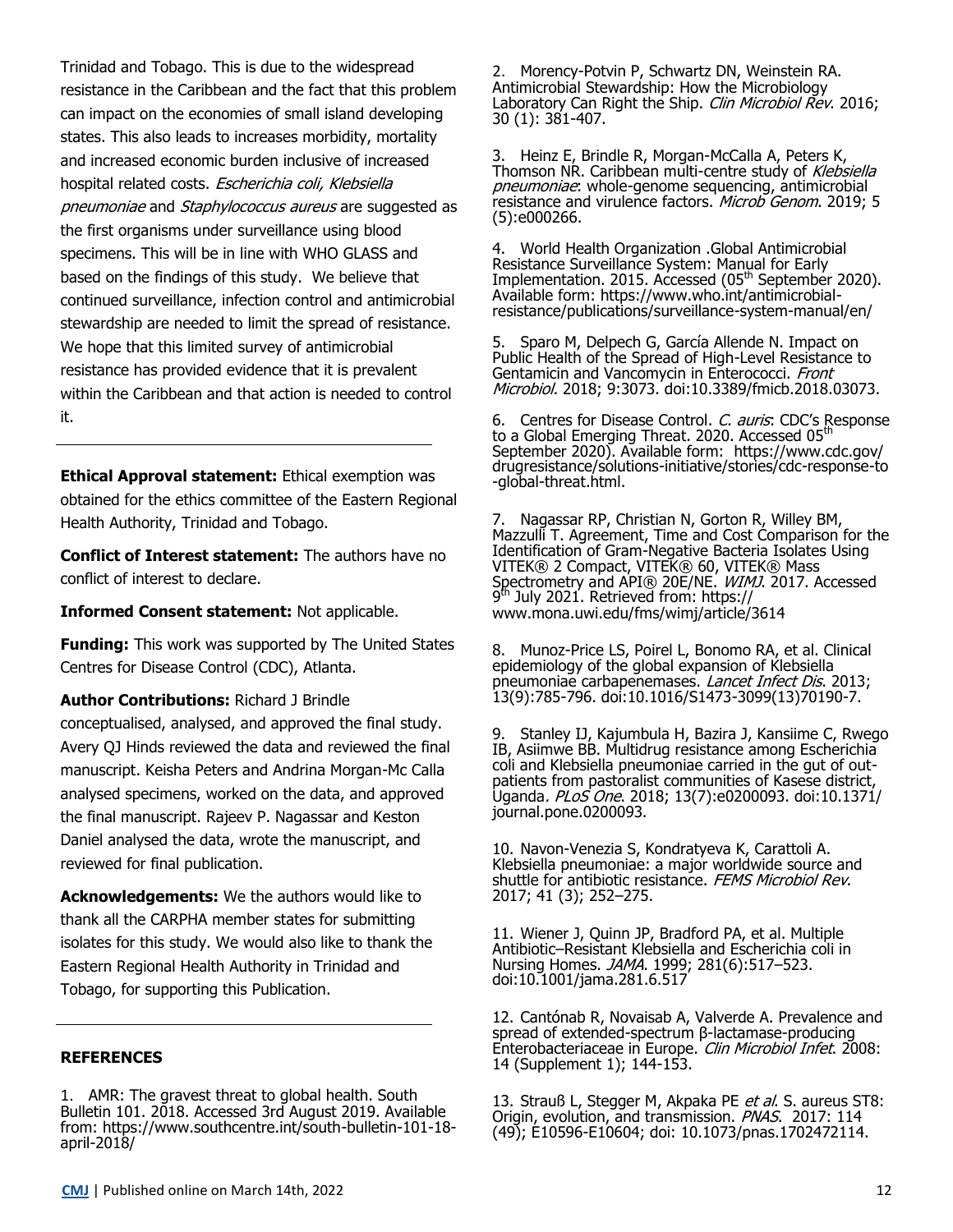14. Steinig EJ, Duchene S, Robinson DA et al. Evolution and Global Transmission of a Multidrug-Resistant, Community-Associated Methicillin-Resistant Staphylococcus aureus Lineage from the Indian Subcontinent. *mBio*. 2019: 10 (6); e01105-19; doi: 10.1128/mBio.01105-19.

15. Garbacz K, Piechowicz L, Podkowik M, Mroczkowska A, Empel J, Bania J. Emergence and spread of worldwide Staphylococcus aureus clones among cystic fibrosis patients. *Infect Drug Resist*. 2018; 11:247-255. doi:10.2147/IDR.S15347.

16. Champion EA, Miller MB, Popowitch EB, et al. Antimicrobial susceptibility and molecular typing of MRSA in cystic fibrosis. *Pediatr Pulmonol*. 2014; 49(3):230-237. doi:10.1002/ppul.22815.

17. Akanbi OE, Njom HA, Fri J, Otigbu AC, Clarke AM. Antimicrobial Susceptibility of Staphylococcus aureus Isolated from Recreational Waters and Beach Sand in Eastern Cape Province of South Africa. Int J Environ Res Public Health. 2017; 14(9):1001. doi:10.3390/ ijerph14091001

18. Gitau, W, Masika, M, Musyoki, M et al. Antimicrobial susceptibility pattern of Staphylococcus aureus isolates from clinical specimens at Kenyatta National Hospital. BMC Res Notes. 2018; 11: 226. https://doi.org/10.1186/ s13104-018-3337-2

19. Bhatt MP, Singh Bhalla G, Tandel K, Jindamwar P, Chaudhari CN and Sahni NGAK. Antimicrobial Susceptibility Profile of Methicillin-resistant Staphylococcus aureus at a Tertiary Care Centre. Int Arch Med Microbiol. 2015; 3 (6): 1-4.

20. Bshabshe AA, Joseph MRP, Awad El-Gied AA, Fadul AN, Chandramoorthy HC, Hamid ME. Clinical Relevance and Antimicrobial Profiling of Methicillin-Resistant Staphylococcus aureus (MRSA) on Routine Antibiotics and Ethanol Extract of Mango Kernel (Mangifera indica L.). Biomed Res. Int. 2020: 8. https:// doi.org/10.1155/2020/4150678

21. Rajaduraipandi K, Mani KR, Panneerselvam K, Mani K, Bhaskar M, Manikandan P. Prevalence and Antimicrobial Susceptibility Pattern of Methicillin Resistant Staphylococcus Aureus: A Multicentre Study. *Indian J.* Med. Microbiol. 2006; 24 (1):34-8.

22. Pappu RK, Ranjan PK, Poddar CK, Ahmad I, Nagina Sinha R, Shahi SK. Prevalence and Antimicrobial Susceptibility of Methicillin Resistant Staphylococcus in a Tertiary Care Hospital in Koshi Region (Northern Bihar). International Journal of Contemporary Medical Research. 2019; 6 (6): 2454-7379. doi: [http://dx.doi.org/10.21276/](http://dx.doi.org/10.21276/ijcmr.2019.6.6.26) [ijcmr.2019.6.6.26.](http://dx.doi.org/10.21276/ijcmr.2019.6.6.26)

23. Nicholson AM, Gayle P, Roye-Green K. Extended spectrum beta-lactamase producing organisms at the University Hospital of the West Indies. WIMJ. 2004; 53 (2):104-8.

24. Christian NA, Roye-Green K, Smikle M. Molecular epidemiology of multidrug resistant extended spectrum beta-lactamase producing Klebsiella pneumoniae at a Jamaican hospital, 2000-2004. BMC Microbiol. 2010; 10:27.

25. Cheddie P, Dziva F, Akpaka, PE. Detection of a CTX-M group 2 beta-lactamase gene in a Klebsiella pneumoniae isolate from a tertiary care hospital, Trinidad and Tobago. Ann Clin Microbiol Antimicrob. 2017; 16 (33). https:// doi.org/10.1186/s12941-017-0209-x.

26. Akpaka PE, Swanston WH. Phenotypic detection and occurrence of extended-spectrum beta-lactamases in clinical isolates of Klebsiella pneumoniae and Escherichia coli at a tertiary Hospital in Trinidad & Tobago. Braz J Infect Dis. 2008; 12(6): 516-520. Available from: http:// dx.doi.org/10.1590/S1413-86702008000600014.

27. Monecke S, Stieber B, Roberts R, Akpaka PE, Slickers P, Ehricht R. Population structure of Staphylococcus aureus from Trinidad & Tobago. PLoS One. 2014;9(2): e89120.

28. Orrett FA, Land M. Methicillin-resistant Staphylococcus aureus prevalence: current susceptibility patterns in Trinidad. BMC Infect Dis. 2006; 6:83. doi:10.1186/1471-2334-6-83.

29. Guardabassi Luca, Moodley Arshnee, Williams Andrea et al. High Prevalence of USA300 Among Clinical Isolates of Methicillin-Resistant *Staphylococcus aureus* on St. Kitts and Nevis, West Indies. *Front. Microbiol*. 2019; 10; 1123. doi:10.3389/fmicb.2019.01123.

30. Akpaka PE, Roberts R, Monecke S. Molecular characterization of antimicrobial resistance genes against Staphylococcus aureus isolates from Trinidad and Tobago. J. Infect. Public Health. 2017;10(3):316-323. doi: 10.1016/j.jiph.2016.05.010.

31. Gittens-St Hilaire MV, Chase E, Alleyne D. Prevalence, molecular characteristics and antimicrobial susceptibility patterns of MRSA in hospitalized and nonhospitalized patients in Barbados. New Microbes and New Infections. 2020; 35: 100659.

32. Brown PD, Ngenob C. Antimicrobial resistance in clinical isolates of Staphylococcus aureus from hospital and community sources in southern Jamaica. 2007; 11 (3): 220-225.

33. T.C. Martin, P. Stranahan, J.C. Rivero. A fatal case of community acquired methicillin resistant Staphylococcus aureus brain abscess in a previously healthy adolescent. WIMJ. 2006); 55: 200-204.

34. Tomasz Chroboczek, MD, Sandrine Boisset, Jean‐ Philippe Rasigade, et al. Major West Indies MRSA Clones in Human Beings: Do They Travel With Their Hosts? J. Travel Med. 2013: 20 (5); 283–288. doi.org/10.1111/ jtm.12047.

35. Diekema DJ, Pfaller MA, Shortridge D, Zervos M, Jones RN. Twenty-year trends in antimicrobial susceptibilities among Staphylococcus aureus from the SENTRY antimicrobial surveillance program. In Open forum infectious diseases 2019 Mar (Vol. 6, No. Supplement\_1, pp. S47-S53). US: Oxford University